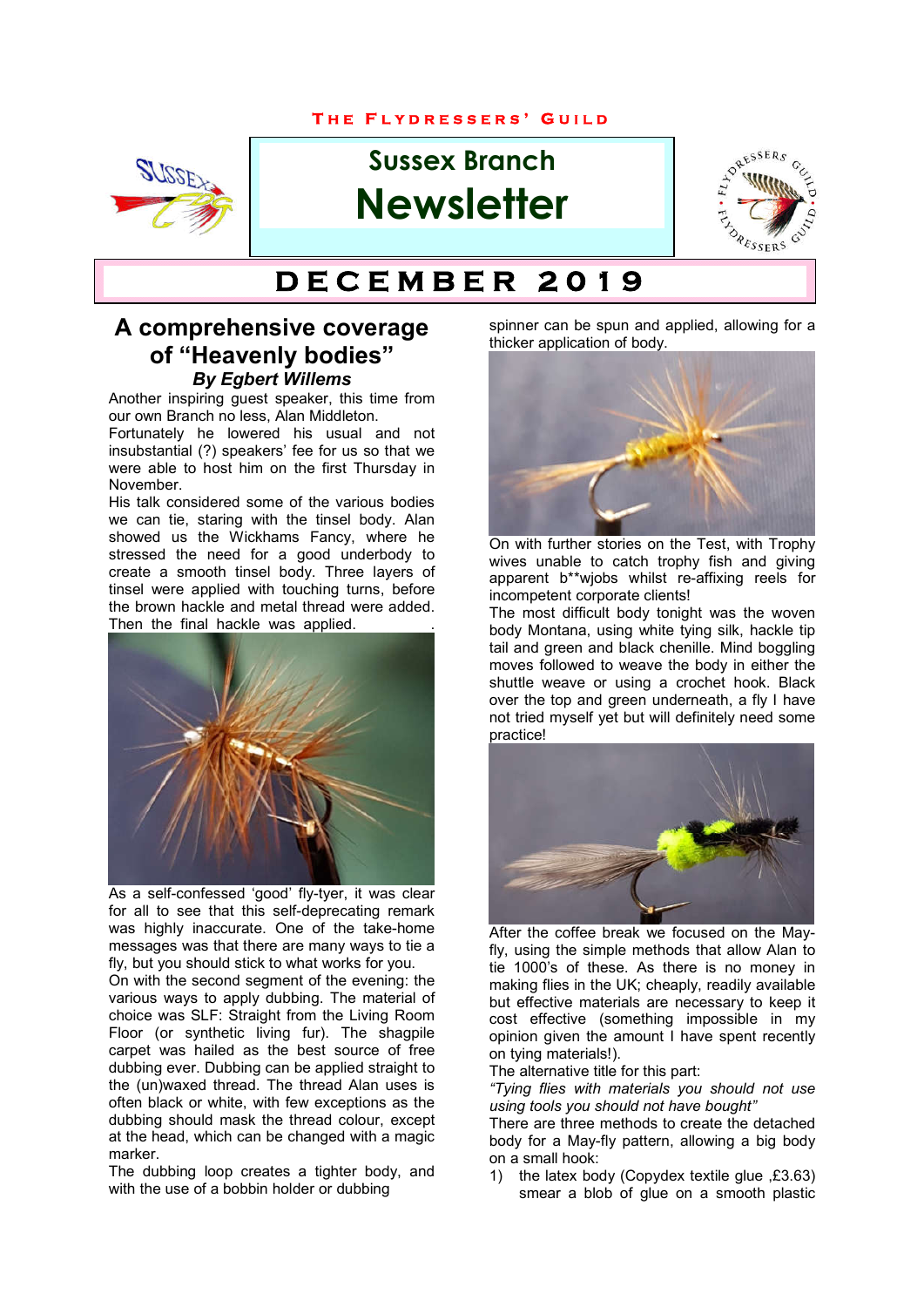surface like a ruler, apply several pheasant tail fibres and allow to dry. Once dry carefully peel of and roll into a body. (Lacking Copydex and a ruler I tried this using a Tefal baking tray and regular PVA hobby glue giving me satisfactory results. All PVA adhesives could be used for this body, but Copydex will have higher latex content. However, as Alan said, the flies are one take only and will be destroyed following a fight with a trout, so be prepared with plenty of reserve flies when using this pattern). The body is applied to a size 10 short-shank hook. The wing is then created using long fibre hackle from some feathers you cannot use for anything else. These fibres are harvested using the PetitJean magic tool set (£37.20) and tied to the body in a bunch, at roughly 80-90 degree angle to the body. A grizzle hackle is applied and secured with a double whip finish.



2) The second method uses a body rolled from sheep's wool, impregnated with the Copydex glue and pheasant tail fibres added. Add more glue and when it is dried will have a nice yellowish colour. The rest of the fly is as described above. This method will create a more resilient and re-usable fly and is Alan's favourite May-fly body. (Having tried this myself I agree that it gives a slightly thicker and more natural looking body, although a bit more fiddly and creating sticky fingers...)



3) The third method saw Alan use a dubbing needle set in a vice and slightly waxed, after which the tying thread is applied, making sure it is not too tight. Then the pheasant tail fibres are attached. The body is created from a bunch of deer hair tied to the needle,

folded back and secured with further turns of the thread, making sure to keep firm pressure, but not too tight. The thread is tied off and then hopefully, when rotating the body, it will slide off the needle. This can then be applied to the hook and the rest of the pattern as above.

The May-fly will need a slightly stronger leader (up to 12 pound) otherwise casting this fly will have your leader turn into an Arran sweater in less than 5 minutes!

At least, that is what I understood. Being a Dutchman with a Scottish background I luckily did not need a translator but do apologise in advance for any mistakes in my recollection of this excellent talk.

Thank you Alan!

#### *EW*

## **FLY-TYING COMPETITION**

Once again we will be following the Main Guild patterns. However we have given optional hook and material choices for our internal competition for novice and intermediate, but they would be good practice if you wish to enter the main Guild competition too. We would encourage all to have a go at them (or at least one of them) to join Noake, Alan W., Jim H. et al on the roll of honour!

Our Rules are:

- a. **Novice** for those having no more than one year's experience
- b. **Intermediate** for those having no more than three year's experience
- c. **Open** for any Branch member<br>d. **Salmon** for any Branch memb
- d. **Salmon** for any Branch member
- **Saltwater/Pike** for any Branch Member

*Members may enter for as many classes as they choose above their lowest qualifying standard*.

The patterns for this year are:

Gurney if they are not around.

Novice **The Red Zebra Devil Nymph** *PATTERN - see Autumn 2018 "Flydresser" Substitute grub hook #12 and grizzle For Coq de Leon if you don't have it* Intermediate **The Adams** *PATTERN - see Autumn 2018 "Flydresser" Substitute hare's ear if you don't have muskrat* Open **The Rubber-legged Stonefly Nymph** *PATTERN - see "Fly Tying Bible" – p 146-7* Salmon **The Cascade** *PATTERN - see Spring 2014 "Flydresser"* Saltwater/Pike **Grey Mullet** *PATTERN - see Summer 2019 "Flydresser"* Three identical samples of each fly should be submitted by **Thursday 12th March 2020** to **Brian Hendry** or **Alan Middleton** or to Roy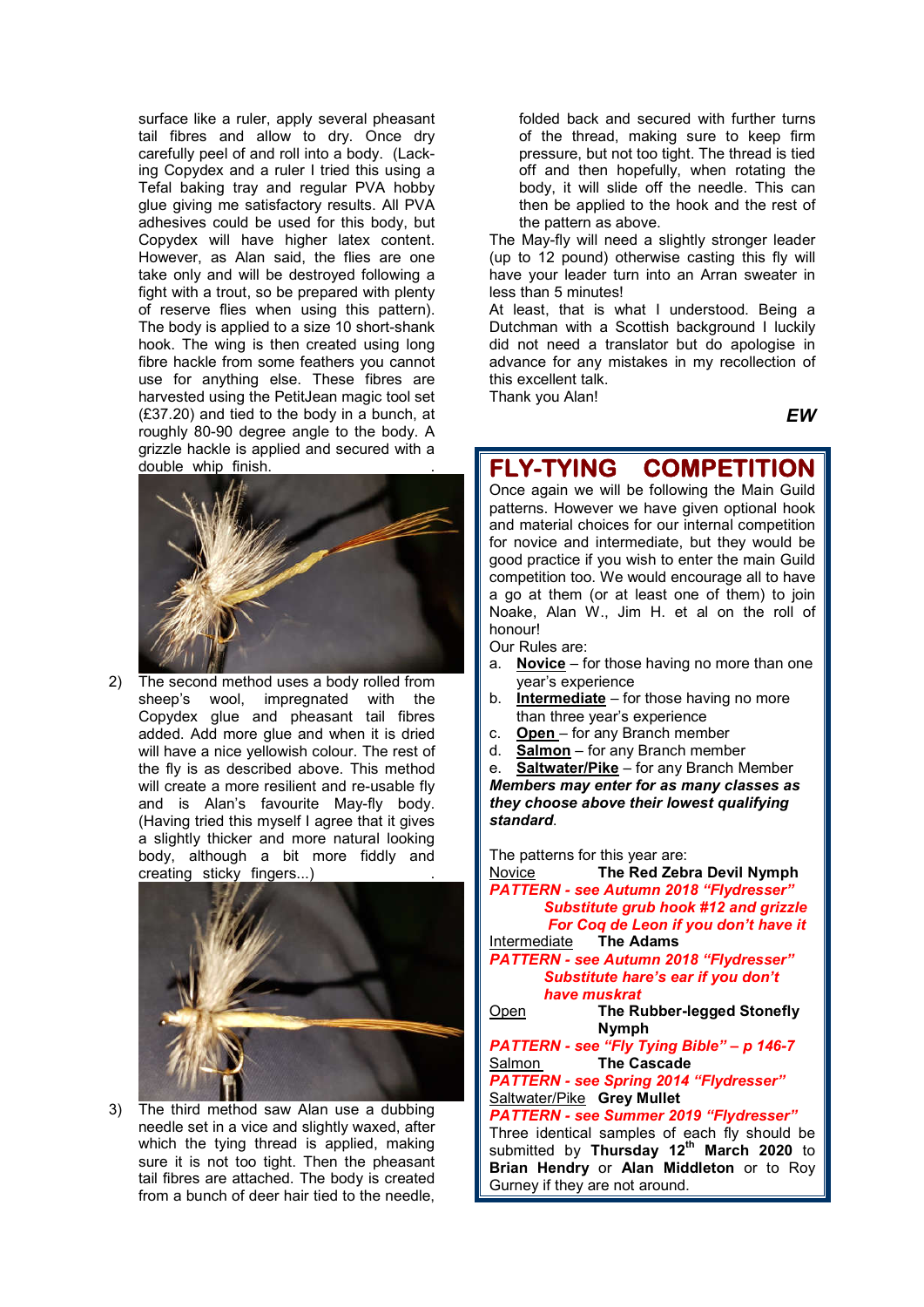## **Don't Grill Your Carp**

*Brian Hendry has a tip for Carp on the Fly :* Carp on the fly has turned out to be very popular with the Branch and the venues we use rightly specify unhooking mats. Unfortunately when we buy them they don't come with instructions!

Let me explain - I'm sure some of you follow F1 motor racing and are aware of the track temperatures affecting tyre wear and grip and, we are told, that while air temperature is say 24°C the track surface can be above 45°.

The same sun that heats up the track also heats up our mats, so a carp from water at say 15°C is plonked onto a synthetic surface of up to say 45- 50°, so it's no wonder they jump about a bit! Therefore a few suggestions we should try to follow if possible:-

keep the surface of the mat wet and face down on grass in the shade until required,

re-wet the mat frequently - even if it means stopping fishing for a minute to do it - the carp will thank you - they might even hold still for the photo!

"Tight lines" **B.H.**

#### **Japanese Fly Fishing Magazine** *By Noake Akiba*

I wanted to briefly introduce you to a fly fishing magazine I subscribe to…in Japan. This is their  $118<sup>th</sup>$  issue, and they publish irregularly 3-6 issues each year. The cost is about £10 plus my parents sending it over to England!



In their latest issue, they featured 'marshmallow' flies. As I am a novice fly fisher let alone fly tier, I had never heard of such flies. They are dry flies using either Antron like fibre or specially designed marshmallow fibre.

Looks like before you tie the fibre, it is made into a bundle and seal the end with heat. You can make a batch of them.



Their articles range from fly fishing (in this case using marshmallow flies) to fly tying techniques, just like any other fly fishing magazine! The difference is that normally Japanese goes top right to bottom left, so a book/magazine opens from left to right. We also use left to right side horizontal writing as well – this can be seen in the captions next to the photos.



The magazine has over 120 pages. One of the most interesting articles (for me) is about a rural life pursued by a keen fly fisher/hunter who moved, as a family, to a small village in southern Japan. They are trying to farm some birds including geese, turkeys and peacocks, to collect fly tying materials!

*N.A.*

#### **BEAUTIFUL BLUE**

Howard Dodsley (Howie) says "This will certainly not be the biggest, nor is there a category? Anyway I caught this 5½ lb Blue trout from one of my club lakes at Edburton. Thought you might like to see this unusual fish too.

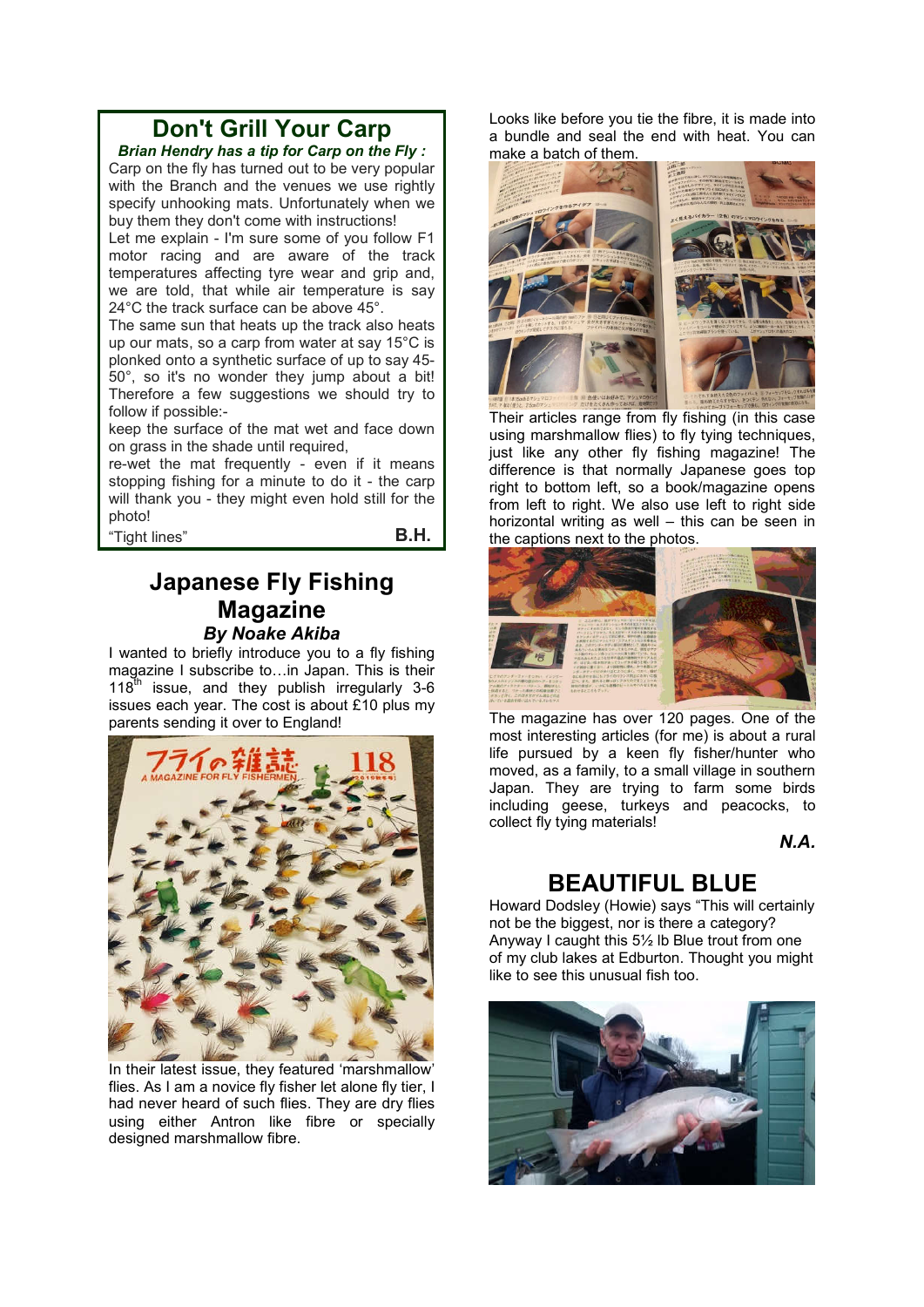

*Howie's Blue "Jaws"*

### **Where do you keep your fishing tackle ?**

Well it not only your fishing tackle you need to secure you also need to secure your fly-tying equipment and supplies.

Some years ago I built myself a chest to put all my fly-tying kit in . It was about 2'6"w x 1'6" h x 2'd, and I spent some time putting brass corners and handles on it so that it looked more like a piece of furniture.

I had it in the garage while I stored all the hooks and tools in it and put all the fur and feathers in it. That was the last I saw of it as overnight the garage was broken into and the kit was taken. It was the only thing taken, not the new drill or the power sander. And whoever it was carried it over a car and did not mark it.

Called the police who sent out an officer to check the locks and door for fingerprints etc. nothing found, was given a crime no. and told to contact my insurers. I was also told it would probably be sold at a boot sale, but I could not seize it if I saw it.

Luckily I had a new for old policy and they paid up, with a recommendation to put an alarm on the door. They did ask for an itemised list of the contents and value which is where it got interesting.

I put all the tools supplies etc on a spread sheet along with full description and costs. Well I suspect you all think you only spend a few pounds on capes, threads, hooks and tools. I did not think it would come to much, but it was 4 figures. On top of this they paid out for time and materials building the chest. So any of you IT experts put all your kit in a spread sheet.

Now why did they pick my garage ? Two weeks before I renewed my fishing licence over the counter in the village Post Office as did I suspect did two other fishermen who had all their carp kit taken from from either garages or sheds in the area. Since then I have always got my licence on line not local.

#### *Tony Kaatze*

*Chairman's Chat* Sometimes (other people's) simple hydraulic structures go wrong, in this case a fish pass built from precast concrete blocks. It is a principle in river and sea defence work to use precast units wherever possible as this minimises temporary works and hence cost. In this case it turned out to be inappropriate as the hostile environment of the river can be very damaging. One pass we designed in Benburb in Northern Ireland had the temporary works washed away three times, resulting in a massive claim from the contractor, which I successfully resisted.



**Terminally Damaged Fish Pass**

As you may know, I have decided to retire from work, due mainly the fact that I could no longer cope with the clients, who have started to get me down big time.

To more good news - you will all have an equal opportunity to volunteer to be the next Chairman. I shall be stepping down at the next AGM – please form an orderly queue, everyone will have the same chance to be elected !

Assuming I am replaced, thank you for all your support; the good news is, no more bad jokes or unlikely stories.

*Tony W*

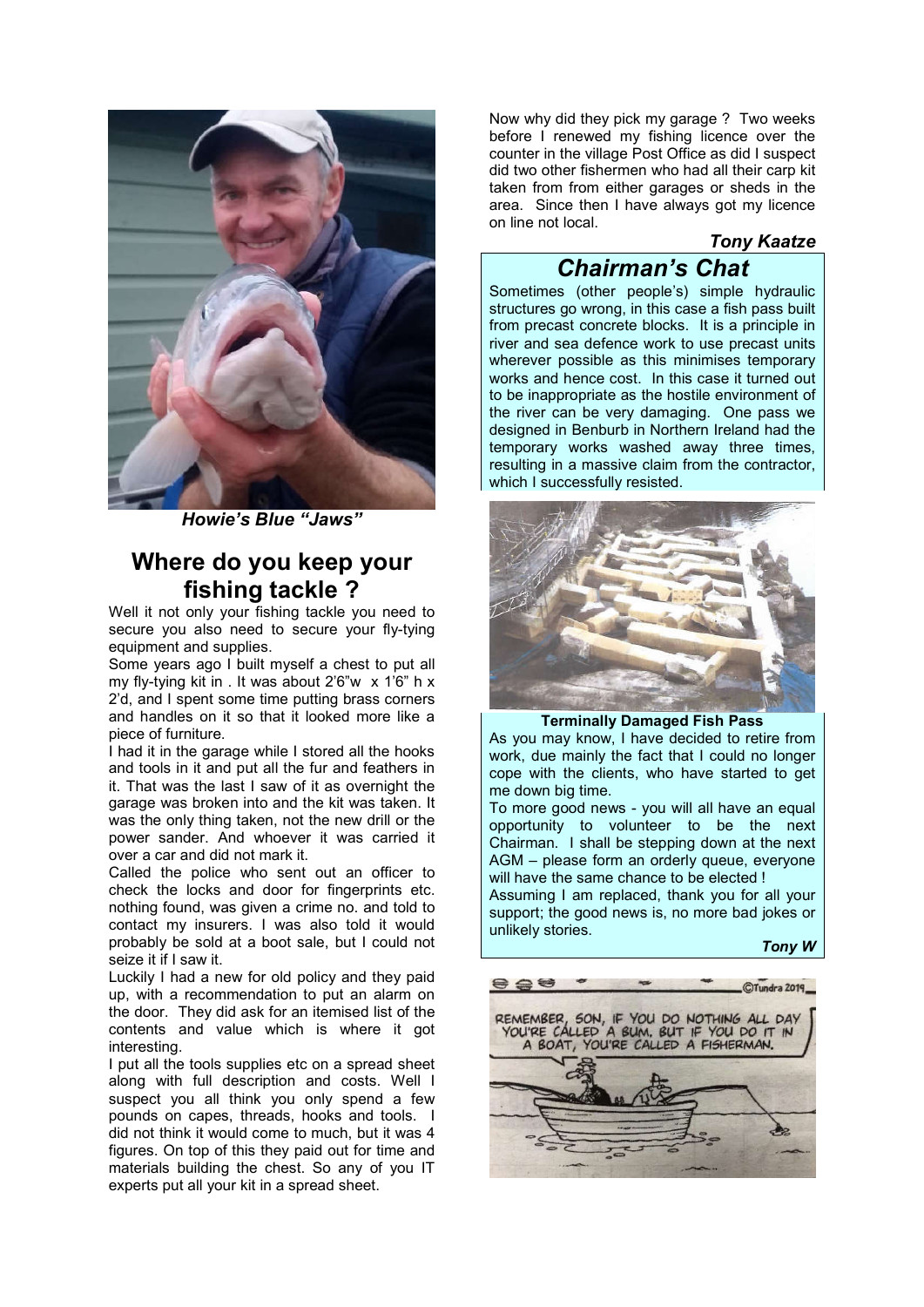#### *Perhaps, with the cold weather now with us, it is a good time to repeat John Plowman's informative article:*

#### **The strange behaviour of water.**

Now that the cold weather is with us there are still some hardy souls who keep fishing on days when most sensible people are indoors tying flies for the new season! For those addicted fishermen these notes may help.

All of us recognise the old style thermometer where a line of coloured liquid moves up and down a narrow tube to indicate temperature. The liquid is usually mercury or dyed alcohol. This begs the question "Why is water not used?" Your answer may be that for temperatures below 0ºC the thermometer would freeze and break. This is correct but there is a more fundamental answer than that.

Most substances expand when heated and contract when cooled. This is not always true for water. There is a range of temperature for which **water expands when cooled.** When water cools from 100ºC to 4ºC is behaves normally i.e. it contracts. **However, below 4ºC it expands and continues to expand as it changes to ice.**

We normally expect warm water to rise and cool water to sink but below 4 deg. the opposite happens: **WARM WATER SINKS!**

Without this strange behaviour of water our deep oceans would be mostly ice at the bottom and life as we know it would not have evolved! On a more mundane level knowledge of the behaviour of cold water can help us with our early and late season fishing.

So, when air temperatures are close to freezing then fish with the wind behind you and find the deep water.



### **Ray's Ramblings**

I don't know if Roy's request for contributions to the Newsletter has helped but it's not difficult to send him an Email of your recent fishing trip, a new venue you've been to, some fly that has brought success or some new item of tackle that you've bought.

As an example of the latter a while ago as a result of a competition in *Trout and Salmon* magazine, I became the owner of a new rod - a Wychwood RS fly rod nine and a half feet for a size seven line. As it has performed so well I've bought other models in the same range and I've been really impressed with them. Not so impressive have been Greys rods though. I bought an eight and a half foot four weight Streamflex some time ago - I've used it twice

and broken it on both occasions, costing £40 each time for a replacement section.

Martyn Grey also broke a Greys rod at John O'Gaunts when we fished there and more recently I broke a nine foot five weight Greys rod that I had won at Moorhen Fishery, whilst playing a good brownie at Chalk Springs on only its second usage. I had a chat with Wendy Rogers at Moorhen on my next visit and she said that if a breakage occurs in the first two or three times of use it's probably a fault in manufacture and that I should contact Greys. This I did and after Greys contacted her I received a replacement section free of charge. I'll have to remember to thank Wendy when I'm next down there.

Other rods that I've found good are the Snowbee models - to save money keep an eye on their